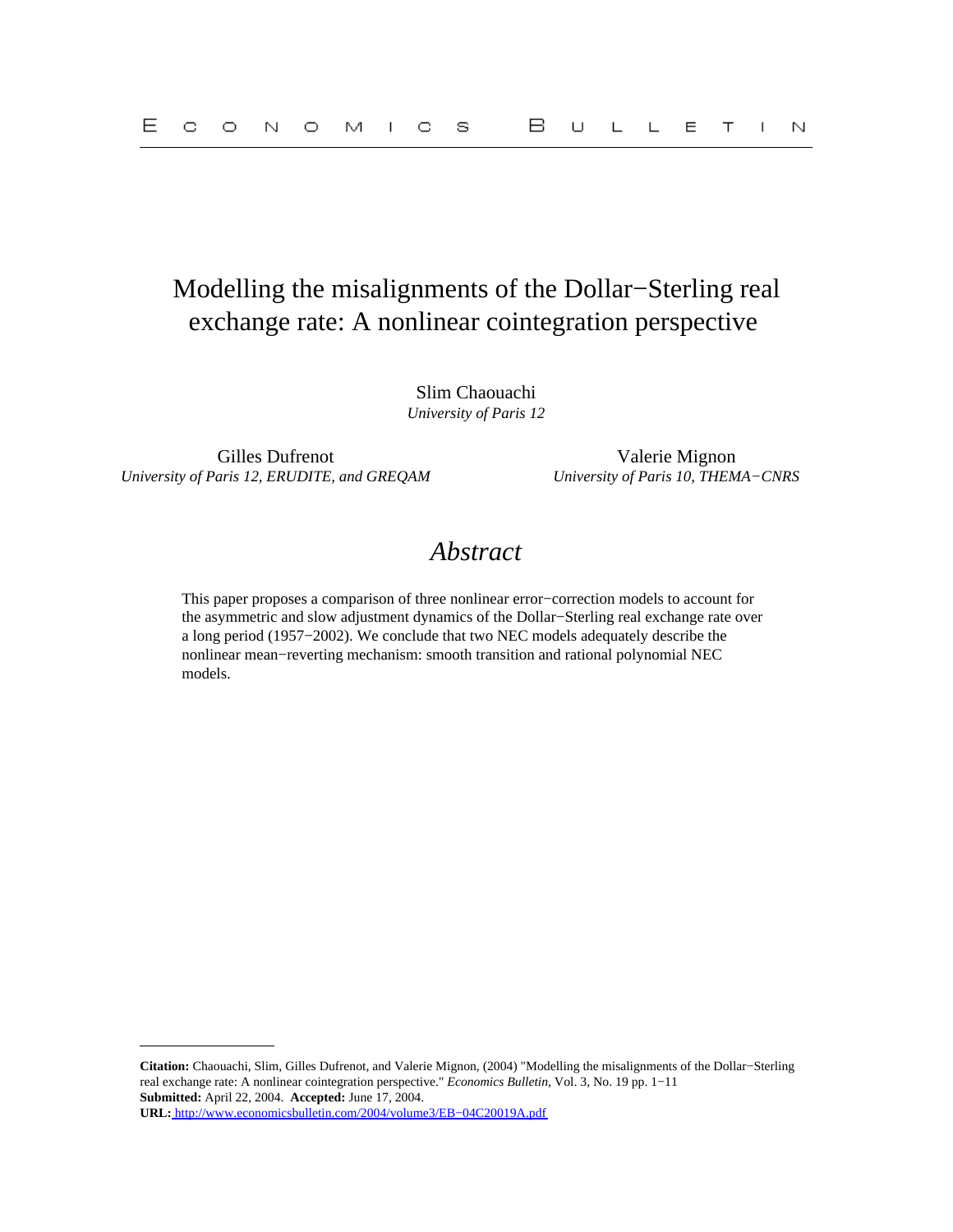## $\mathbf{1}$ Introduction

This paper is a further contribution to the growing literature on the nonlinear adjustment of the exchange rates towards their long-run equilibrium value. Such a literature, based on nonlinear cointegration analysis, is viewed as a response to the failure to find support for purchasing power parity or interest rates parity and as an answer to the unsuccessful validation of long-run models of exchange rate determination. There are many circumstances in which the exchange rates may evolve nonlinearly. Some factors that are usually evoked are: the transaction costs (Dumas, 1992) and O'Connel and Wei, 1997), the presence of heterogenous agents (Taylor and Allen, 1992), target zones (Krugman, 1991), abrupt changes due to noisy traders (De Long, Summers, Shleifer and Waldman, 1990). Once nonlinearities are at play in the adjustment dynamics of the exchange rates, the usual cointegration framework becomes inappropriate. This has motivated new econometric models based on nonlinear cointegration<sup>1</sup>.

This paper proposes three versions of a nonlinear error-correction model for the Dollar-Sterling real exchange rate over a long period ranging from 1957 to 2002. The main contributions of the paper are the following.

 $(i)$  As indicated before, there are many possible explanations of the nonlinear misalignments of the exchange rates. So, unless one has a theoretical a priori on the factors causing the nonlinear mean-reversion mechanisms, several specifications must be used for purpose of comparison. Contrary to many papers that concentrate on threshold models (the main argument being the presence of transaction costs causing "band effects"), we compare three types of nonlinear adjustments. The first two specifications rely upon cubic and rational polynomial functions. Their framework allows taking into account several potential sources of nonlinearities: abrupt changes in adjustment speeds, multiple long-run attractors, compensation mechanisms between positive and negative shocks, differing adjustment according to the size and sign of the misalignments. We also consider a third specification based on an exponential smooth transition model (ESTAR), as is usually the case in the empirical literature. This specification helps modelling the asymmetries inherent to the misalignment dynamics. The asymmetries are useful in the sense that they may explain, for instance, the unequal durations of overvaluations and undervaluations.

(ii) In spite of modelling the nonlinear misalignment solely (this approach is common to a majority of papers), it is interesting to examine its impact on the short-run relationship between the exchange rate and its main determinants. This implies incorporating the nonlinear adjustment mechanism in an error-correction model.

The plan of the paper is as follows. Section 2 considers a modified monetarist model for which the hypothesis of linear cointegration between the Dollar-Sterling exchange rate and its macroeconomic determinants is rejected. Section 3 compares three nonlinear error-correction models and shows that both the ESTAR and rational polynomial specifications yield satisfactory results. Section 4 concludes.

## $\overline{2}$ Rejection of linear cointegration from a monetarist model

We consider a model based on the monetarist interpretation of the exchange rate determination. Although several variants are available, the common specification includes the following explanatory variables for domestic and foreign countries: the stock of money, the real GDP, the inflation rate, and the short-term and long-term interest rates. Our analysis is based upon the following specification:

$$
\log(S_t) = a_0 + a_1 \left[ \log(Y_t) - \log(Y_t^*) \right] + a_2 \left( i_t - i_t^* \right) + a_3 \left( \pi_t - \pi_t^* \right) + z_t,\tag{1}
$$

where  $z_t$  is a stationary process representing the misalignments of the exchange rate from its long-run value.  $S_t$  is the USD/BP real exchange rate defined as the ratio of the price index of the

<sup>&</sup>lt;sup>1</sup>The following papers give an overview of some aspects of the current empirical literature: Michaël, Nobay and Peel (1997), Ma and Kanas (2000), Chen and Wu (2000), Taylor, Peel and Sarno (2001), Baum, Barkoulas and Caglayan (2001), Dufrénot and Mignon (2002).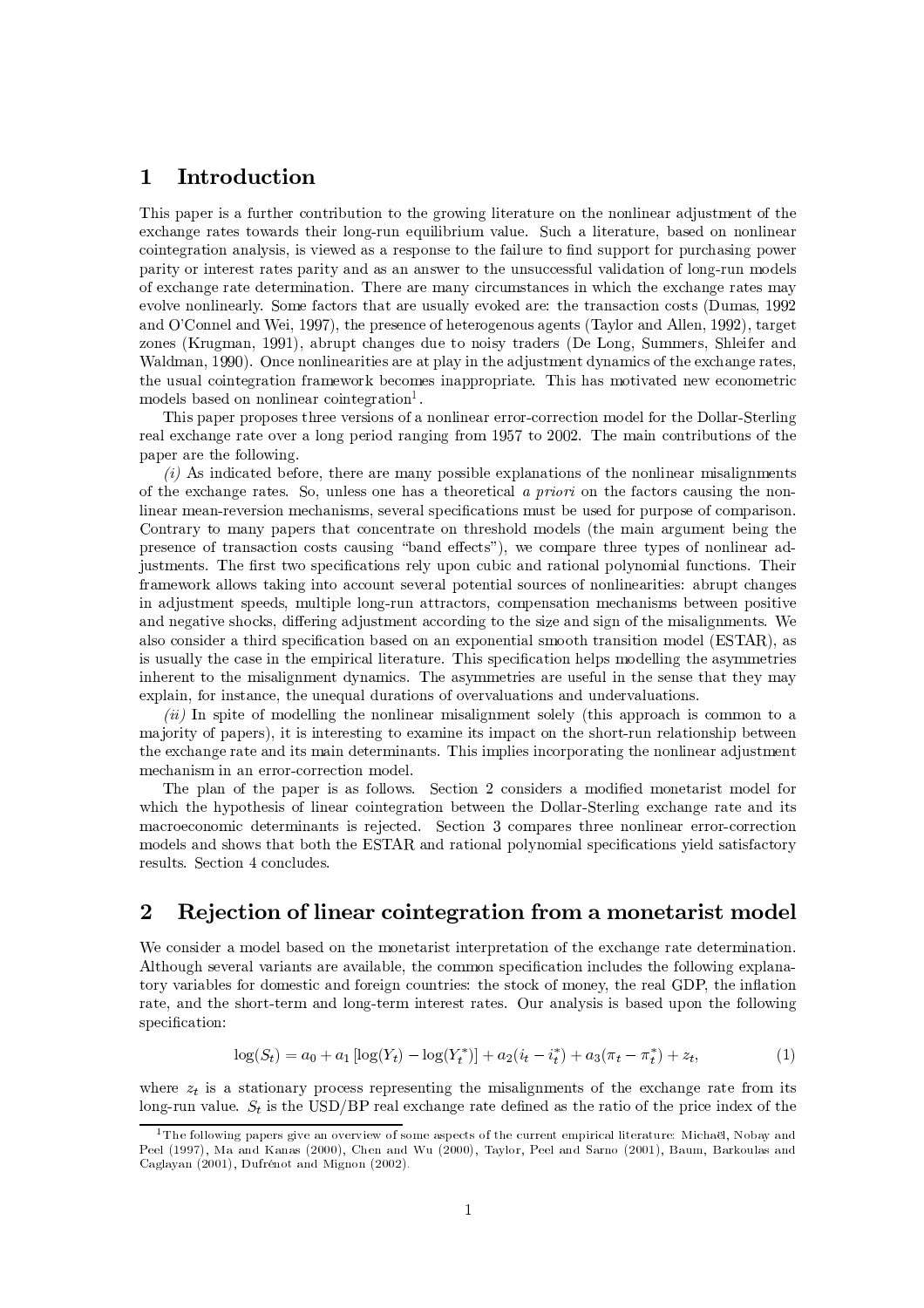domestic country relative to the foreign country,  $Y_t$  and  $Y_t^*$  are the domestic and foreign GDP's,  $i_i$  and  $i_t^*$  are the domestic and foreign long-term interest rates (10 year government bond yields),  $\pi_t$  and  $\pi_t^*$  are the domestic and foreign inflation rates. In the sequel, the domestic country is the UK and the foreign country the US. Note that, given the presence of the inflation rates in the equation, we omit the money stock variables. Both variables indeed reflect the monetary policy, but we choose the inflation rate in regard to the fact that the latter has become a key objective of the monetary authorities that enters in their reaction function. Moreover, given the long period under consideration, we assume a convergence of the economic structures of both countries, thereby implying equal values of the elasticities and semi-elasticities.

The cointegration analysis can be used to see whether the above relationship holds in the longrun. The original data consist of quarterly series ranging over the period 1957:01 - 2002:03. The source is the OECD database.

Table 1 shows the results of usual unit root tests (Augmented Dickey-Fuller  $(ADF)$  and Phillips-Perron  $(PP)$  on individual series. As is seen, all the series are  $I(1)$  except the inflation rate. However, the results relative to the GDP and interest rates differences are more ambiguous, since the null hypothesis of unit root is accepted by the  $ADF$  test while it is rejected by the  $PP$ semiparametric test. Applying the ADF and PP tests to the residuals  $\hat{z}_t$  of the estimated static equation, we obtain the following results:

$$
\log(S_t) = -0.0365 - 1.586 [\log(Y_t) - \log(Y_t^*)] + 0.0167(i_t - i_t^*)
$$
  
+ 0.2318(\pi\_t - \pi\_t^\*),  
ADF = -2.02, PP = -1.98. (2)

Comparing ADF and PP values with the Engle and Yoo (1987) critical values for  $T = 200$ yields to retain the null hypothesis of no-cointegration.

The rejection of the cointegration hypothesis may have several causes: misspecification, low power of the tests used, measurement errors in the series. While not rejecting these potential causes, we want to test another hypothesis, namely that the deviations from the long-run value follow a nonlinear dynamics, which means that the linear framework for testing cointegration is inappropriate.

## 3 Nonlinear cointegration and NEC versions of the monetarist model

#### $3.1$ The framework of nonlinear cointegration analysis

The Engle-Granger cointegration approach performs poorly when used in a nonlinear context. Several alternative definitions can be proposed<sup>2</sup>. Our approach here is based on "mixing processes", a concept that helps characterizing the short-range dependence in time series following nonlinear processes.

**Definition 1** Define a probability space  $(\Omega, K, P)$  where  $\Omega$  is a sample space, K is an algebra and P is a probability function with domain K. Consider  ${X_h}_{h>1}$  a sequence of random variables on  $(\Omega, K, P)$  and  $F_m^h = \sigma(X_t : m \le t \le h)$ . Then,  $\{X_t\}$  is strictly mixing (or  $\phi$  – mixing) if

$$
\phi(h) = \sup_{m \ge 1} \phi(F_1^m, F_{m+h}^{\infty}) \underset{h \to \infty}{\to} 0.
$$

Heuristically, a process is mixing when it is short-range dependent, meaning that the dependence between past and future events becomes negligeable when the time span between the two

<sup>&</sup>lt;sup>2</sup>The recent book by Dufrénot and Mignon (2002) gives an overview of the statistical apparatus needed to deal with nonlinear cointegration and nonlinear error-correction (NEC) models.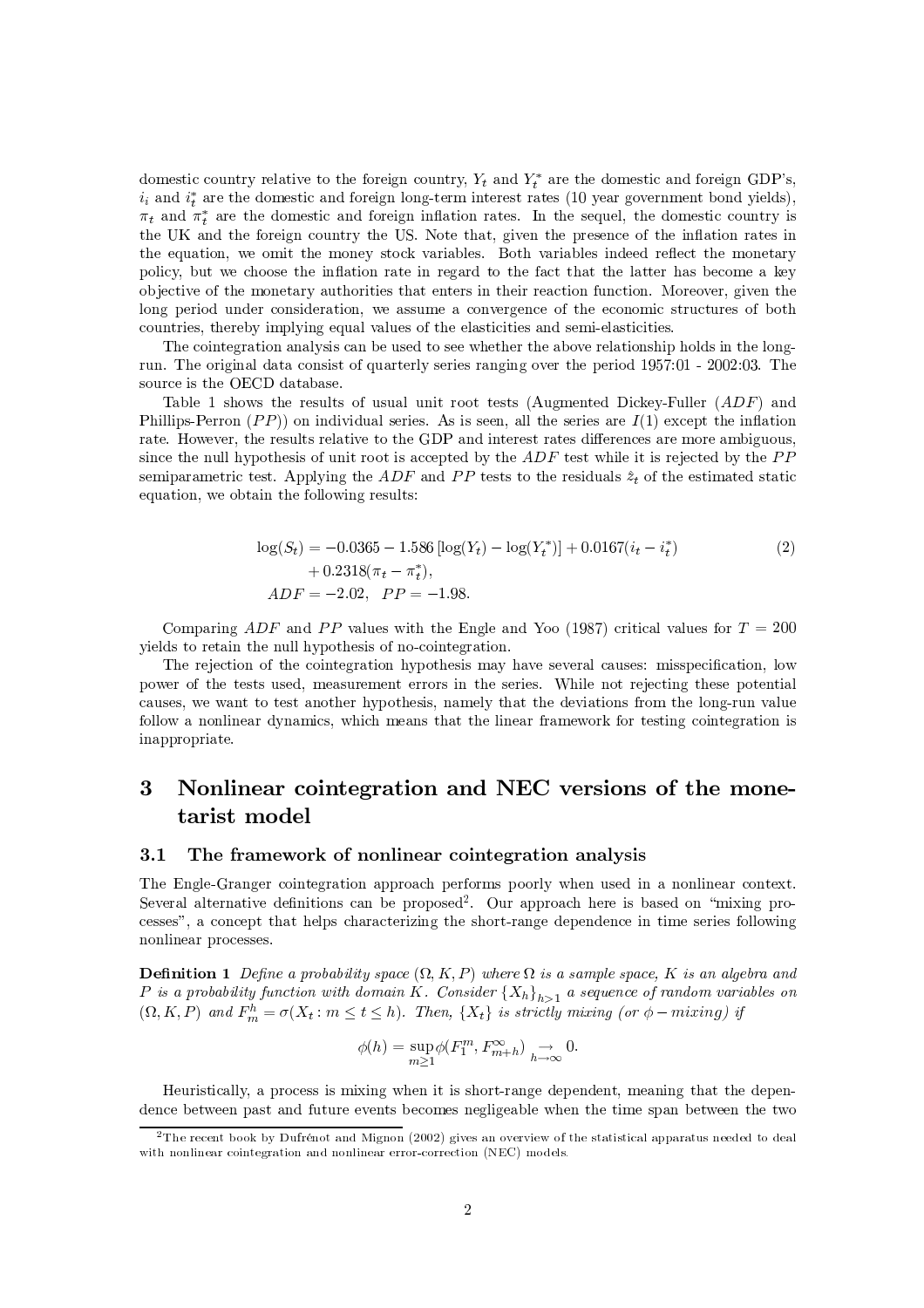events increases.  $\phi(h)$  measures the speed of mixing between two events separated by h time periods. Several tests are available to empirically test mixing conditions. We use here three tests that are simple to apply and that have been extensively studied in the literature: the  $R/S$  test (Lo, 1991), the KPSS test (Kwiatkowski, Phillips, Schmidt and Shin, 1992), the mutual information test (Granger and Lin, 1994 and Escribano and Mira, 1997).

Using this concept of mixing, it is possible to extend the Engle-Granger theorem to the nonlinear case. The following definition and theorem give some conditions for nonlinear cointegration and NEC (Nonlinear Error-Correction) representation.

**Definition 2** Consider two processes  $\{X_t\}_{t=1}^{\infty}$  and  $\{Y_t\}_{t=1}^{\infty}$  that are  $I(1)$  and suppose that there exists a measurable nonlinear function  $g(X_t, Y_t, \theta)$  such that the sequence  $\{g(X_t, Y_t, \theta)\}_{t=1}^{\infty}$  is mix-<br>ing for  $\theta = \theta^*$  and non-mixing for  $\theta \neq \theta^*$ . Then, we say that  $X_t$  and  $Y_t$  are nonlinearly cointegrated with cointegrating function  $q$ .

**Theorem 1 (Escribano and Mira, 1998)** Consider two sets of  $I(1)$  variables: an endogenous variable  $y_t$  and a vector  $X_t$  of K explanatory variables (all the variables in  $X_t$  need not to be  $I(1)$ ). A nonlinear error-correction model is written as follows:

$$
\Delta y_t = \sum_{i=1}^q \gamma_i' \Delta X_{t-i} + \sum_{j=1}^p \delta_i \Delta y_{t-j} + \lambda_1 z_{t-1} + \lambda_2 f(z_{t-1}, \theta) + u_t, \n\Delta X_t = v_t, \nz_t = y_t - \beta' X_t,
$$
\n(3)

where the  $\gamma_i$ 's and the  $\delta_i$ 's are vectors of parameters. Assume that:

(i)  $u_t$  and  $v_t$  are mixing processes with finite second-order moments and cross-moments;

(ii)  $f$  is a nonlinear function that is continuously differentiable and that satisfies some regularity  $conditions:$ 

$$
-2 < \frac{\partial f(z_{t-1}, \theta)}{\partial z_{t-1}} < 0; \tag{4}
$$

 $(iii)$  the roots of

$$
\left|1 - \sum_{i=1}^{p} \delta_i L^p\right| = 0,\tag{5}
$$

all lie outside the unit circle:

(iv)  $u_t$  is a martingale difference process with zero mean and constant variance. Under these assumptions,  $z_t$  is NED (near epoch dependent) and  $y_t$  and  $X_t$  are cointegrated with cointegrating vector  $(1, -\beta^{'})$ .

The NED (Near Epoch Dependence) assumption on  $z_t$  is weaker than mixing but can be tested in the same way.

### $3.2$ Application to the monetarist model

The first step is to see whether the residuals of the estimated linear model are mixing. If this is the case, then this would imply the presence of a mean-reverting process in the exchange rate dynamics. As previously mentioned, in order to test this possibility, we apply the  $KPSS$  test, the  $R/S$  test and the mutual information test. The results are reported in tables 2 and 3. For the KPSS test, we use the values recommended by Schwert (1989) for truncation parameter  $l_4 = int \left[ 4 \left( \frac{T}{100} \right)^{1/4} \right]$  and  $l_{12} = int \left[ 12 \left( \frac{T}{100} \right)^{1/4} \right]$ , where T denotes the number of observations.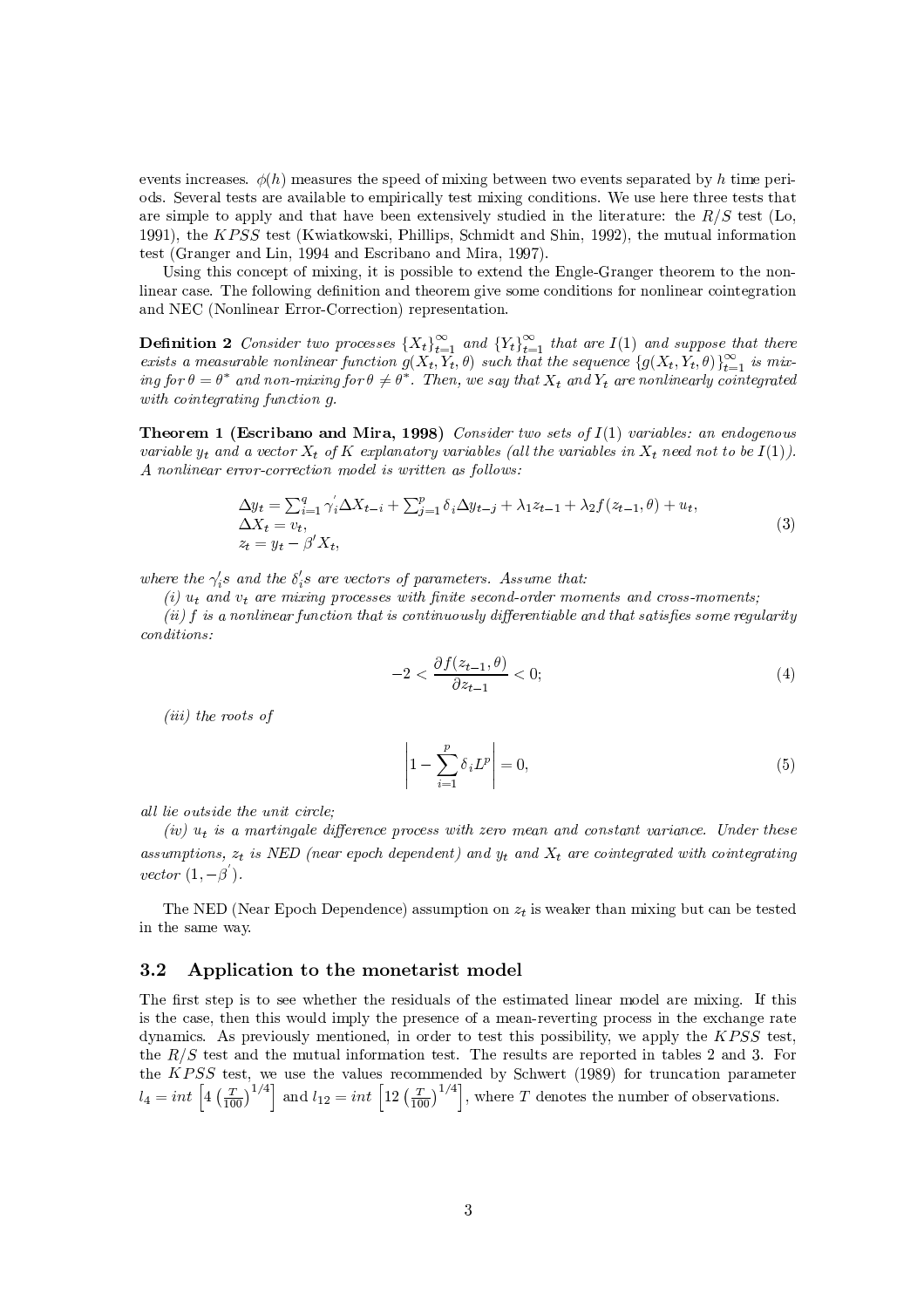For a time series  $\{X_t\}_{t=1}^T$ , with mean  $E[X_t] = \overline{X}$ , the  $R/S$  statistic is expressed as<sup>3</sup>:

$$
R/S = \frac{1}{\hat{\sigma}_T(q)} \left[ \underset{1 \leq i \leq T}{Max} \sum_{j=1}^i (X_j - \overline{X}) - \underset{1 \leq i \leq T}{Min} \sum_{j=1}^i (X_j - \overline{X}) \right],
$$
(6)

where

$$
\hat{\sigma}_T^2(q) = \frac{1}{T} \sum_{j=1}^T (X_j - \overline{X})^2 + \frac{2}{T} \sum_{j=1}^q \omega_j(q) \left\{ \sum_{k=j+1}^T (X_k - \overline{X})(X_{k-j} - \overline{X}) \right\}.
$$
 (7)

The term between brackets in  $(6)$  expresses the range of the time series. The higher the value of the  $R/S$  statistic, the higher the probability of strong dependence in the memory of a time series<sup>4</sup>. The formula (7) is the long-term variance of the series, which includes both the shortterm variance and the short-term autocovariances. The latter are weighted by standard spectral windows  $(\omega_i(q))$ . Concerning the choice of q, we consider the following values:  $q = 1, 5$  and a value corresponding to Andrews (1991) formula:

$$
q = [k_T] \text{ where } k_T = \left(\frac{3T}{2}\right)^{\frac{1}{3}} \left(\frac{2\hat{\rho}}{1-\hat{\rho}^2}\right)^{\frac{2}{3}} \tag{8}
$$

with  $|k_T| = int (k_T)$  and  $\hat{\rho}$  the estimate of the first-order autocorrelation coefficient.

The mutual information test allows us to consider the issue of dependence in time series in terms of entropy (see, among others, Escribano and Aparicio, 1997). Let  $\{X_t\}$  and  $\{X_{t+\tau}\}$  be two stochastic processes with a joint density function  $f(X_t, X_{t+\tau})$  and marginal density functions  $f_t(X_t)$  and  $f_{\tau}(X_{t\pm\tau})$ . We define the mutual information between  $X_t$  and  $X_{t\pm\tau}$  as:

$$
I(X_t, X_{t\pm\tau}) = E\left[\ln\left(\frac{f(X_t, X_{t\pm\tau})}{f_t(X_t)f_\tau(X_{t\pm\tau})}\right)\right].
$$
\n(9)

This expression can also be written as:

$$
I(X_t, X_{t\pm\tau}) = H_t(X_t) + H_\tau(X_{t\pm\tau}) - H(X_t, X_{t\pm\tau})
$$
\n(10)

where  $H(\bullet)$  is the Shannon entropy and is helpful to see wether the information inherent to  $X_{t+\tau}$  helps reducing the uncertainty present in  $X_t$ . Given  $\sigma_{t,\tau}^2/\sigma_t\sigma_{\tau} = \rho_{t,\tau}^2$ , where  $\sigma_t = V[X_t]$ ,  $\sigma_{\tau} = V[X_{t\pm\tau}]$ ,  $\sigma_{t,\tau} = cov[X_t, X_{t\pm\tau}]$ , it is possible to show that (see Dufrénot and Mignon, 2002, for details):

$$
\rho_{t,\tau} = \left[1 - \exp(-2I(X_t, X_{t+\tau}))\right]^{1/2}.\tag{11}
$$

Thus,  $I(X_t, X_{t+\tau}) = 0$  (strict independence) implies that  $\rho_{t,\tau} = 0$ . Moreover,  $I(X_t, X_{t+\tau}) \to$  $+\infty$  (strong dependence) implies that  $\rho_{t,\tau} = 1$ . To find a consistent estimator of  $I(X_t, X_{t+\tau})$ one usually uses Kernel densities to approximate the functions  $f_t(X_t)$ ,  $f_\tau(X_{t\pm\tau})$  and  $f(X_t, X_{t\pm\tau})$ . The interest of mutual information criterion is that it can be used to study the rate of decline of  $\rho_{t,\tau}$  for a variety of nonlinear models.

<sup>&</sup>lt;sup>3</sup>Authors in the literature usually use the term "modified" R/S when they refer to this statistic. The reason is that it includes the empirical autocovariances and differs from the formulation originally suggested by Hurst (1951), which only considered the empirical variance in the denominator.

<sup>&</sup>lt;sup>4</sup>Critical values for  $V = (R/S)/\sqrt{T}$  have been tabulated by Lo (1991). It is thus possible to test the null hypothesis of null or short-range dependence (mixing) against the alternative of long-range dependence (non $mixine$ ).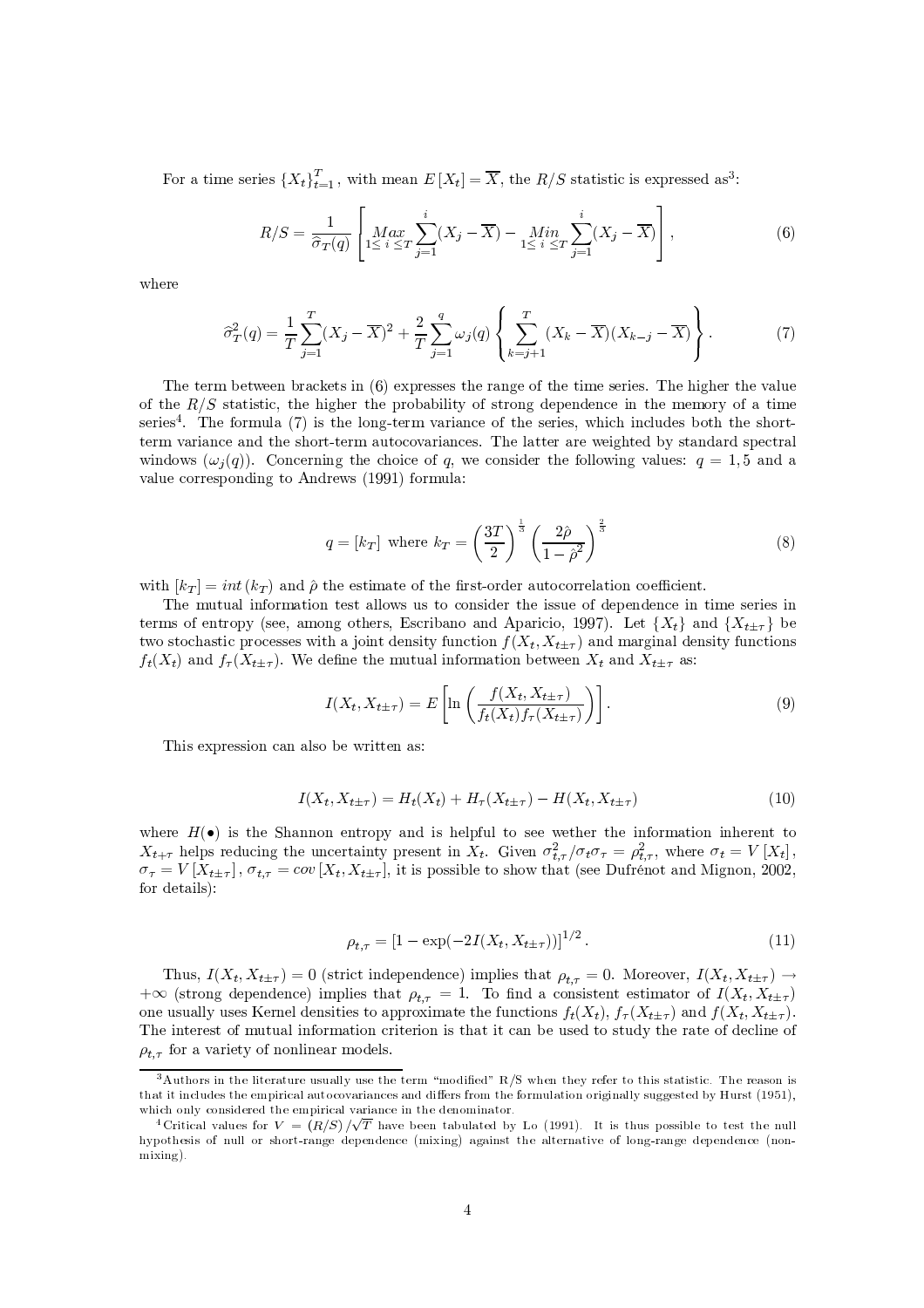Tables 2 and 3 show contradictory results. As is seen, the  $R/S$  statistic yields to reject the null of mixing, while the latter is accepted in regard to the  $KPSS$  test. Considering the entropy based test, the mixing hypothesis is also accepted, but for high lags. This would mean that, given the long period under consideration, the speed of adjustment towards the fundamental value of the Dollar-Sterling real exchange rate might be very slow. Despite this contradiction, we retain the mixing hypothesis for the following reason. The  $KPSS$  and entropy based tests are nonparametric tests, whilst the  $R/S$  test is parametric. When applying the latter, the null hypothesis is a white noise process or an AR process with very few lags. In our case, if the mean-reversion is slow, it is likely that the residuals are conveniently described by an  $AR$  process with high lags, or even an ARFIMA (AutoRegressive Fractionally Integrated Moving Average) model. Consequently, even if there exists an error-correcting mechanism in the misalignments of the exchange rate, the latter is likely not to be detected by the  $R/S$  approach. In this case, it seems better to use nonparametric approaches.

To see whether the slow adjustment of the Dollar-Sterling exchange rate can be satisfactorily represented by a nonlinear error-correction model, we consider the following three formulations for the function  $f$ .

 $\bullet$  A cubic polynomial function:

$$
f(z_{t-1}) = \alpha_1 z_{t-1} + \alpha_2 z_{t-1}^2 + \alpha_3 z_{t-1}^3. \tag{12}
$$

This function allows for the possibility of multiple equilibria and several threshold points when the adjustment is asymmetric.

• A rational polynomial function  $(RPF)$ :

$$
f(z_{t-1}) = \frac{(z_{t-1} + \gamma_1)^3 + \gamma_2}{(z_{t-1} + \gamma_3)^2 + \gamma_4}.
$$
\n(13)

Such a function has proven to be a useful flexible parametric approximation to unknown functional forms (the arguments are based on convergence of Padé approximants (see Escribano, 1997). An important advantage of  $RPF$  is that they allow modelling asymmetric dynamics in a more flexible way than threshold models.

• An exponential smooth transition function  $(ESTAR)$ :

$$
f(z_{t-1}) = 1 - \exp\left[-\delta_1(z_{t-1}^2 - \delta_2)\right].\tag{14}
$$

This function is common in the literature on nonlinear mean-reversion and allows modelling smooth and gradual changes during the successive periods of over- and under-valuations of the exchange rates.

The results of the estimations are reported in table 4. Tables 5 and 6 report the results of the mixing tests on the residuals of the NEC models. The estimates are based on nonlinear least squares and rely upon the statistical inference analysis for NEC models developed by Escribano (1997) and Escribano and Mira (1998). For purpose of clarity in the interpretations of the results, a remark is in order. Our formulation of the monetarist model allows one cointegration relationship. so that we are implicitly assuming that the fundamental value of the Dollar-Sterling real exchange rate is unique in the long-run. The use of NEC models based on an ESTAR transition function allows us to study the extent to which this long-run equilibrium is compatible with the presence of many intermediate "states" that are visited by the exchange rate in a context of non constant adjustment.  $ESTAR$  functions are useful to detect temporal paths governed by smooth changing regimes. NEC models based on  $RPF$  or cubic polynomial transition functions are used in order to highlight asymmetric dynamics between the overvaluation and undervaluation regimes. Note that if the true misalignment involves several equilibria, then this may imply hysteresis. In this case,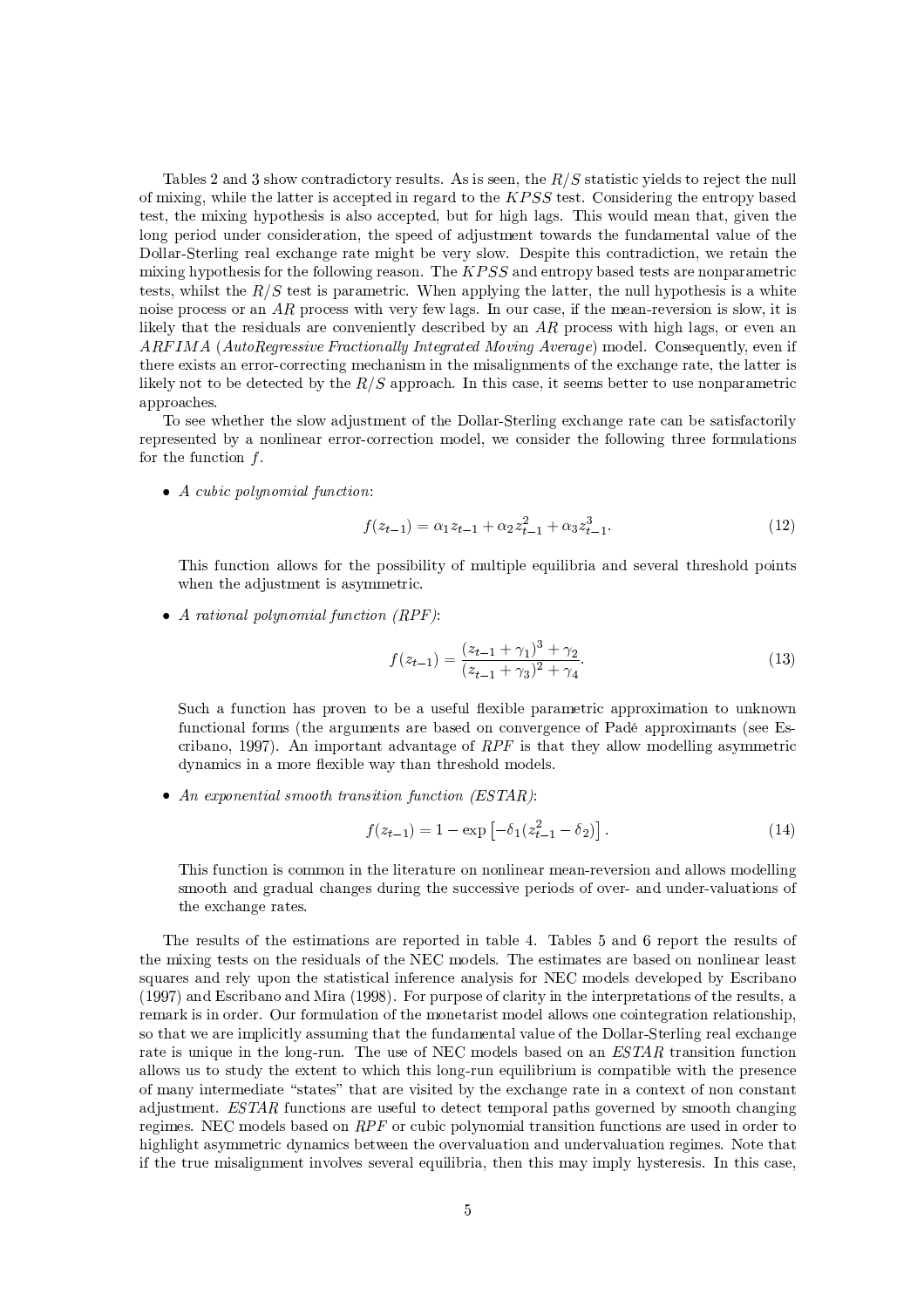the function  $f(z_{t-1})$  would yield a non-mixing dynamics, but this question is beyond the scope of the paper.

Comparing the three models, it is seen that the NEC models based on ESTAR and RPF specifications yield satisfactory results.

For the ESTAR-NEC model, the parameter  $\lambda_2$  in table 4 is negative and statistically significant, meaning that the nonlinear adjustment dynamics is error-correcting. From tables 5 and 6 we see that the residuals of the ESTAR-NEC model are, satisfactorily, mixing. More interestingly, this model corroborates a feature that has been previously observed in the literature. Indeed, the parameter  $\lambda_1$  in table 4 is not statistically significant, meaning that the linear component of the adjustment dynamics is not mean-reverting. One explanation is that the exchange rate tends to move back to its equilibrium only for large deviations and it is possible to observe a divergent behavior for small deviations.

The results obtained for the RPF-NEC model show other interesting features of the misalignment dynamics. Facing some difficulties in obtaining convergent estimates for all the parameters of the RPF, we estimate the RPF-NEC model under the following restrictions  $\gamma_1 = \gamma_3 = \gamma_4 = 1$ and  $\gamma_2 = 0$ . Figure 1 shows the histogram of the rational polynomial function for the different values of  $\{\hat{z}_{t-1}\}\.$  The graph shows a bimodal density with two modes of unequal heights. These reflect the extreme misalignments corresponding respectively to the regimes of undervaluation and overvaluation (the values of  $\hat{z}_{t-1}$  – not shown here – corresponding to the function f in the interval [0.30, 0.45] are negative, while they are positive for  $f \in [0.46, 0.7]$ . Around the modes, it is seen that the values of the  $RPF$  are distributed asymmetrically. In the undervaluation regime the distribution is skewed to the left, while it is skewed to the right in the overvaluation regime. This illustrates a kind of persistent dynamics: the probability of overvaluation (resp. undervaluation) in a given period increases if an overvaluation (resp. an undervaluation) was observed in the preceding period. This is confirmed by the estimation in table 4 where the parameter  $\lambda_2$  is not statistically significant, thereby implying that the nonlinear adjustment mechanism is not mean reverting. One caveat of this RPF concerns the regularity conditions on the function  $f(z_{t-1})$ . This implies that even if the assumptions (i), (ii) and (iv) in the theorem 1 are satisfied, we have no guarantee that the NEC model will be mixing. To answer, we must look at the conclusions of the tests. As is seen, two tests (the two nonparametric procedures) yield to accept the null hypothesis of mixing on the residuals of the estimated  $RPF\text{-}NEC$  model (see tables 5 and 6).

In terms of estimation, the NEC model based on the cubic polynomial function yields results that are similar to those obtained for the RPF-NEC model. However, this model fails to capture the asymmetries in the misalignment dynamic. As appears in figure 2, the graph is symmetric around  $z_{t-1}=0$ .

## $\boldsymbol{\Lambda}$ Conclusion

This paper has proposed a comparative analysis of three nonlinear error-correction models to account for the misalignment mechanism of the Dollar-Sterling exchange rate over the period 1957-2002. Using the notion of mixing, it has been shown that such a mechanism can be adequately represented by a smooth transition function or by a rational polynomial function. The former accounts for a slow adjustment mechanism, while the latter reproduces the asymmetries inherent to the misalignment dynamics. A natural extension would be the study of the possibility of multiple equilibria. Such a question requires a more general framework where the above results extend to the multivariate case.

## References

[1] Andrews, D., 1991, Heteroskedasticity and autocorrelation consistent covariance matrix estimation, Econometrica 59, 817-858.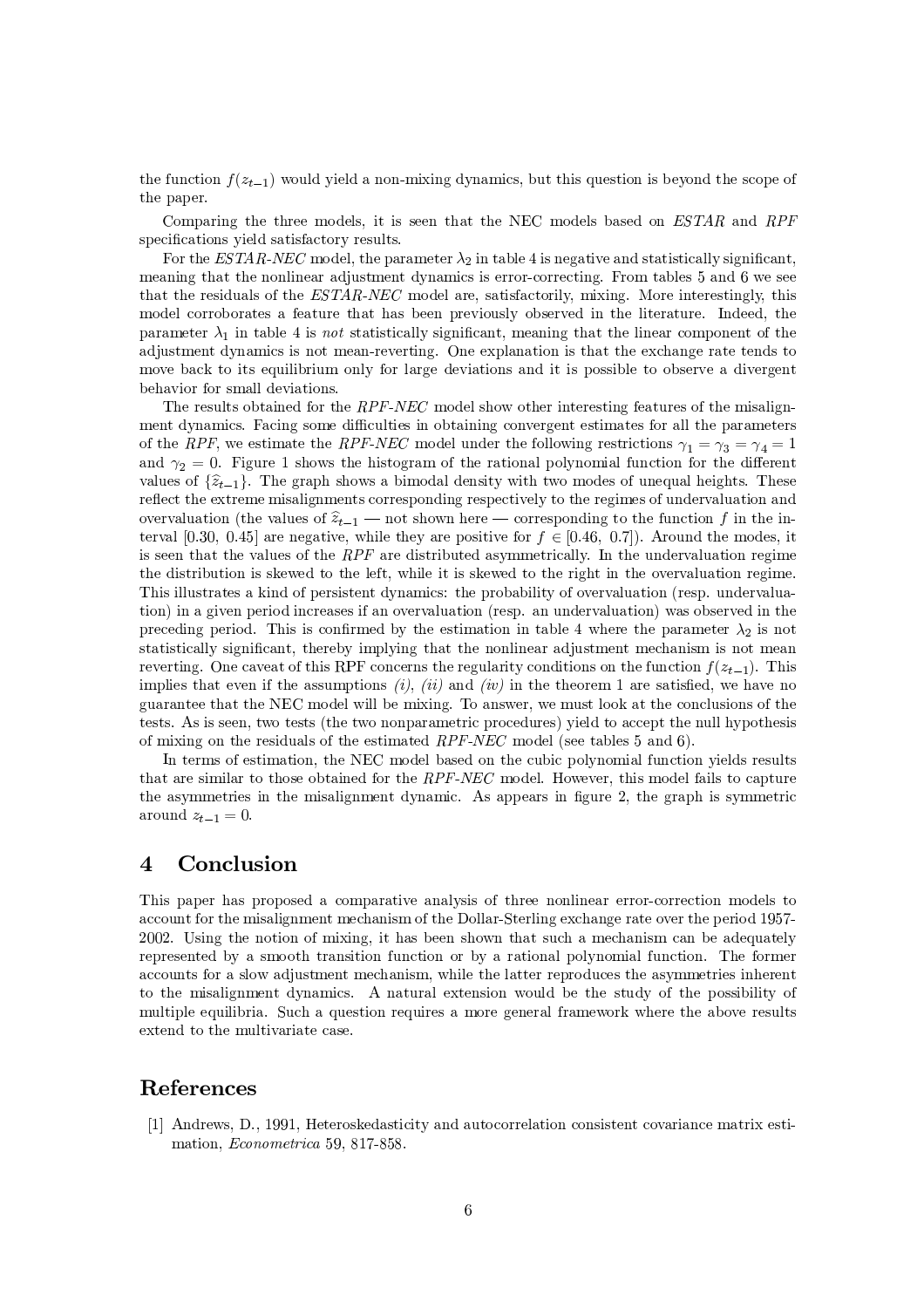- [2] Baum, C.F., Barkoulas, J.T. and M. Caglayan, 2001, Nonlinear adjustment to purchasing power parity in the post-Bretton woods era, Journal of International Money and Finance 20, 379-399
- [3] Chen, S.L. and J.L. Wu, 2000, A re-examination of purchasing power parity in Japan and Taïwan, Journal of Macroeconomics 22, 271-284.
- [4] De Long, J.B., Shleifer, A., Summers, L.H. and R.J. Waldmann, 1990, Noise traders risk in financial markets, Journal of Political Economy 98, 703-738.
- [5] Dufrénot, G. and V. Mignon, 2002, Recent developments in nonlinear cointegration with applications to macroeconomics and finance, Kluwer Academic Press, Dordrecht, the Netherlands.
- [6] Dumas, B., 1992, Dynamic equilibrium and the real exchange rate in a spatially separated world, Review of Financial studies 5, 153-180.
- [7] Engle, R.F. and S. Yoo, 1987, Forecasting and testing in cointegrated systems, Journal of Econometrics 35, 143-159.
- [8] Escribano, A., 1997, Nonlinear error-correction: the case of money demand in the UK: 1878-1970. Working paper, Universidad Carlos III, Madrid.
- [9] Escribano, A. and S. Mira, 1997, Nonlinear cointegration with mixing errors, Working paper, Universidad Carlos III, Madrid.
- [10] Escribano, A. and S. Mira, 1998, Nonlinear error correction models, *Working paper*, Universidad Carlos III, Madrid.
- [11] Granger, C.W.J. and J.L. Lin, 1994, Using the mutual information coefficient to identify lags in nonlinear models, Journal of Time Series Analysis 1, 15-29.
- [12] Hurst, H.E., 1951, Long-term storage capacity of reservoirs, Transactions of the American Society of Civil Engineers 116, 770-799.
- [13] Krugman, P., 1991, Target zones and exchange rate dynamics, Quarterly Journal of Economics 106, 231-254.
- [14] Kwiatkowski, D., Phillips, P.C., Schmidt, P. and Y. Shin, 1992, Testing the null hypothesis of stationarity against the alternative of a unit root. How sure are we that economic series have a unit root?, Journal of Econometrics 54, 159-178.
- [15] Lo, A.W., 1991, Long-term memory in stock market prices, *Econometrica* 5, 1279-1313.
- [16] Ma, Y. and A. Kanas, 2000, Testing for a nonlinear relationship among fundamentals and exchange rates in the ERM, Journal of International Money and Finance 19, 135-152.
- [17] Michaël, P., Nobay, A.R. and D.A. Peel, 1997, Transaction costs and nonlinear adjustment in real exchange rates: an empirical investigation, Journal of Political Economy 105, 803-879.
- [18] O'Connel, P.G. and S. Wei, 1997. The biger they are, the harder they fall: How price differences across US cities are arbitraged, NBER working paper 6089, Cambridge MA.
- [19] Schwert, G.W., 1989. Tests for unit roots: A Monte Carlo investigation, *Journal of Business* and Economic Statistics 7, 147-159.
- [20] Taylor, M.P. and H. Allen, 1992. The use of technical analysis in the foreign exchange market. Journal of International Money and Finance 19, 33-53.
- [21] Taylor, M.P., Peel, D.A. and L. Sarno, 2001, Nonlinear mean-reversion in real exchange rates: Towards a solution to the purchasing power parity puzzles, International Economic Review 4, 1015-1041.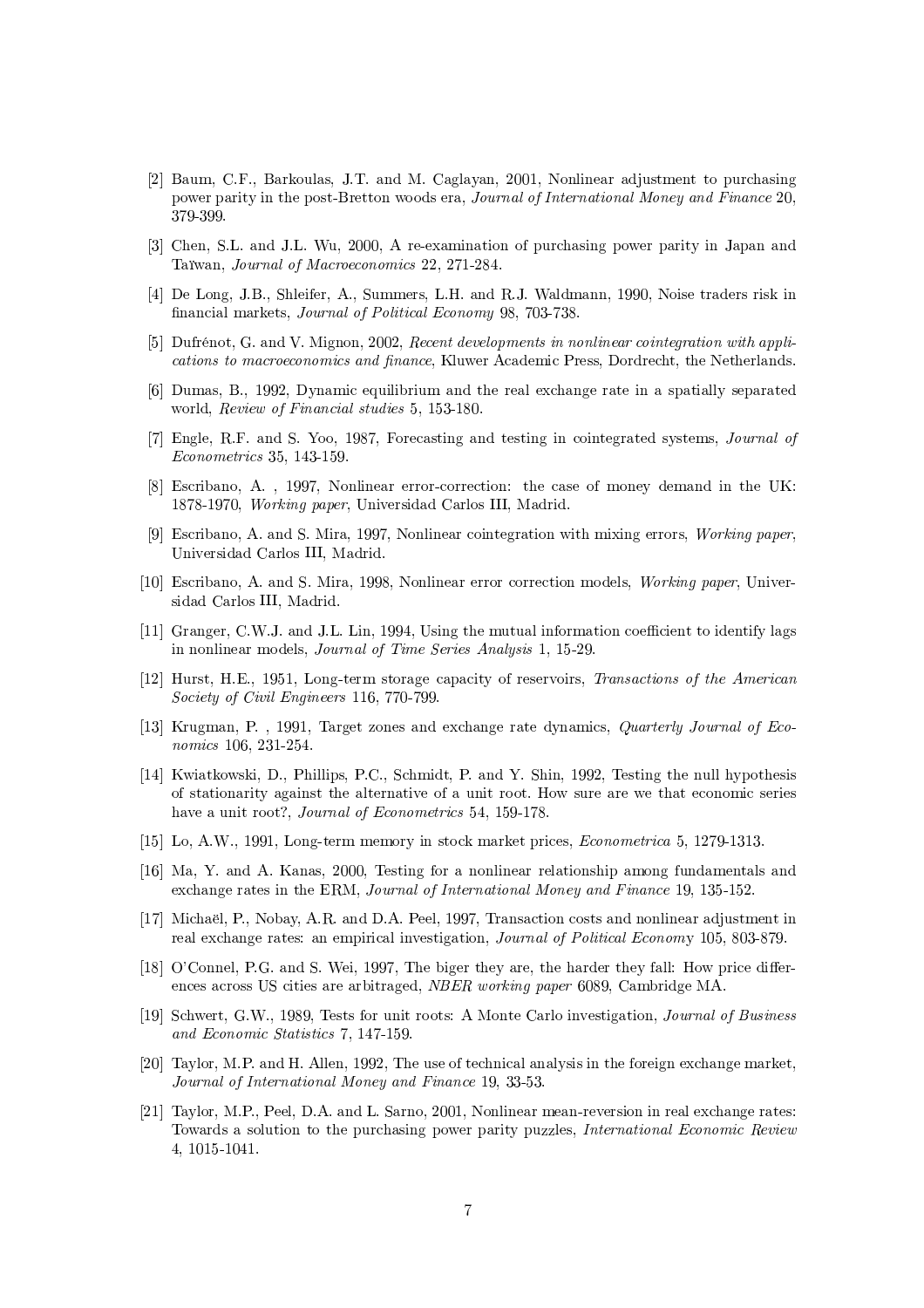Table 1: Unit root tests on individual series

|                           | A DF        |               | $_{\mu \nu}$  |               |
|---------------------------|-------------|---------------|---------------|---------------|
|                           | Level       |               | Level         |               |
| $\log(S_t)$               | $-1.06(1)$  | $-3.80^*$ (1) | $-0.76(1)$    | $-11.76*(1)$  |
| $\log(Y_t) - \log(Y_t^*)$ | $-1.72(1)$  | $-14.29*(1)$  | $-2.75*$ (1)  | $-14.38*$ (1) |
| $i_t - i_t^*$             | $-1.33(1)$  | $-11.03*$ (1) | $-3.77*$ (2)  | $-14.52*(1)$  |
| $\pi_t-\pi^*_t$           | $-3.24*(1)$ | $-8.49*(1)$   | $-11.82*$ (2) | $-37.82*$ (1) |

\*: Rejection of the null hypothesis at the 5% significance level. (1): model without constant, nor deterministic trend. (2): model with constant, but without trend.

| Table 2: Mixing tests on estimated error term |  |  |  |  |
|-----------------------------------------------|--|--|--|--|
|-----------------------------------------------|--|--|--|--|

|                         |             | Table 2. MIXIIIg tests on estimated error term |         |         |
|-------------------------|-------------|------------------------------------------------|---------|---------|
|                         | <i>KPSS</i> |                                                | Lo(R/S) |         |
|                         | $l_{12}$    | Andrews $q=1$ $q=5$                            |         |         |
| Residuals $0.33$ $0.14$ |             | $3.31*$                                        | $3.30*$ | $1.97*$ |

\*: Rejection of the null hypothesis at the 5% significance level.

Table 3: Entropy based test on estimated error term

| Lag | Test value |
|-----|------------|
| 1   | $0.91*$    |
| 2   | $0.87*$    |
| 3   | $0.84*$    |
| 4   | $0.86*$    |
| 5   | $0.81*$    |
| 6   | $0.77*$    |
| 7   | $0.80*$    |
| 8   | $0.71*$    |
| 9   | $0.58*$    |
| 10  | $0.61*$    |
| 20  | O          |
| 30  | $0.27\,$   |

\*: Significant coefficient at the  $5\%$  significance level.

| Table 4: Estimation of NEC models |  |  |  |  |
|-----------------------------------|--|--|--|--|
|-----------------------------------|--|--|--|--|

| таріе<br>4: Estimation of NEU models       |                                                   |           |           |  |  |
|--------------------------------------------|---------------------------------------------------|-----------|-----------|--|--|
|                                            | Cubic                                             | Rational  | ESTAR     |  |  |
| Constant                                   | $-0.0008$                                         | 0.0166    | 0.0055    |  |  |
|                                            | $(-0.74)$                                         | (0.06)    | (1.37)    |  |  |
| $\Delta \log(S_{t-1})$                     | 0.3938                                            | 0.3924    | 0.3456    |  |  |
|                                            | (4.33)                                            | (4.33)    | (3.71)    |  |  |
| $\Delta (\log(Y_{t-1}) - \log(Y_{t-1}^*))$ | 0.0209                                            | 0.0103    | 0.0300    |  |  |
|                                            | (0.30)                                            | (0.15)    | (0.45)    |  |  |
| $\Delta (i_{t-1} - i_{t-1}^*)$             | 0.0018                                            | 0.0019    | 0.0016    |  |  |
|                                            | (2.45)                                            | (2.56)    | (2.17)    |  |  |
| $\Delta\left(\pi_{t-1}-\pi^*_{t-1}\right)$ | $-0.2146$                                         | $-0.2125$ | $-0.1820$ |  |  |
|                                            | $(-2.91)$                                         | $(-2.90)$ | $(-2.44)$ |  |  |
| $\lambda_1$                                | 0.0034                                            | 0.0269    | $-0.0081$ |  |  |
|                                            | (0.16)                                            | (0.06)    | $(-0.77)$ |  |  |
| $\lambda_2$                                | $-0.0223z_{t-1}^2 - 0.8704z_{t-1}^3$<br>$(-0.14)$ | $-0.0347$ | $-0.0071$ |  |  |
|                                            | $(-0.14)$                                         | $(-0.07)$ | $(-1.99)$ |  |  |

t-statistics of the coefficients are given in parentheses.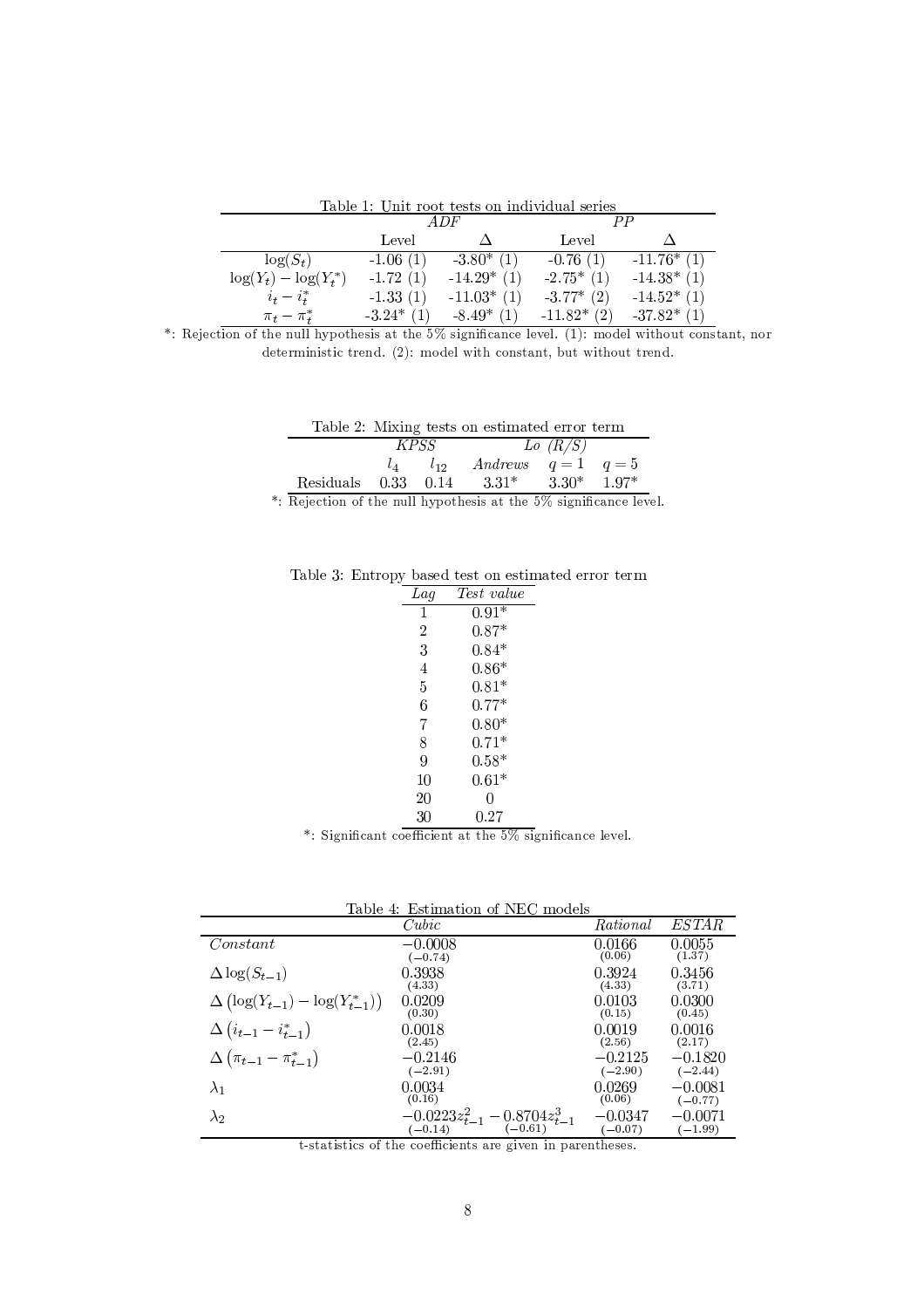|          |             |          | Table 5: Mixing tests on NECM residual series |         |         |
|----------|-------------|----------|-----------------------------------------------|---------|---------|
|          | <i>KPSS</i> |          |                                               | Lo(R/S) |         |
|          | Lл          | $l_{12}$ | Andrews                                       | $q=1$   | $q=5$   |
| Cubic    | 0.37        | 0.24     | 0.94                                          | $1.63*$ | $1.72*$ |
| Rational | 0.38        | 0.25     | 0.92                                          | $1.60*$ | $1.69*$ |
| ESTA R   | $0.50*$     | 0.33     | $1.74*$                                       | $1.79*$ | 1.58    |

\*: Rejection of the null hypothesis at the 5% significance level.

Table 6: Entropy based test on NECM residual series

| Lag    | Cubic      | Rational | <b>ESTAR</b> |
|--------|------------|----------|--------------|
| 1      |            | 0        |              |
| 2      | $\rm 0.15$ | 0        |              |
| 3      |            | 0        |              |
| 4      | $0.40*$    | 0.37     |              |
| 5      |            | 0        | 0            |
| 6      |            | 0        | 0            |
| 7      |            | 0        |              |
| 8      | 0.31       | 0.32     |              |
| 9      |            | 0        | 0.18         |
| $10\,$ |            | 0        | $0.22\,$     |
| 20     | $0.41*$    | $0.68*$  | 0.09         |
| 30     | 0.19       |          | $\rm 0.16$   |

\*: Significant coefficient at the 5% significance level.



Figure 1: Rational polynomial function. Histogram